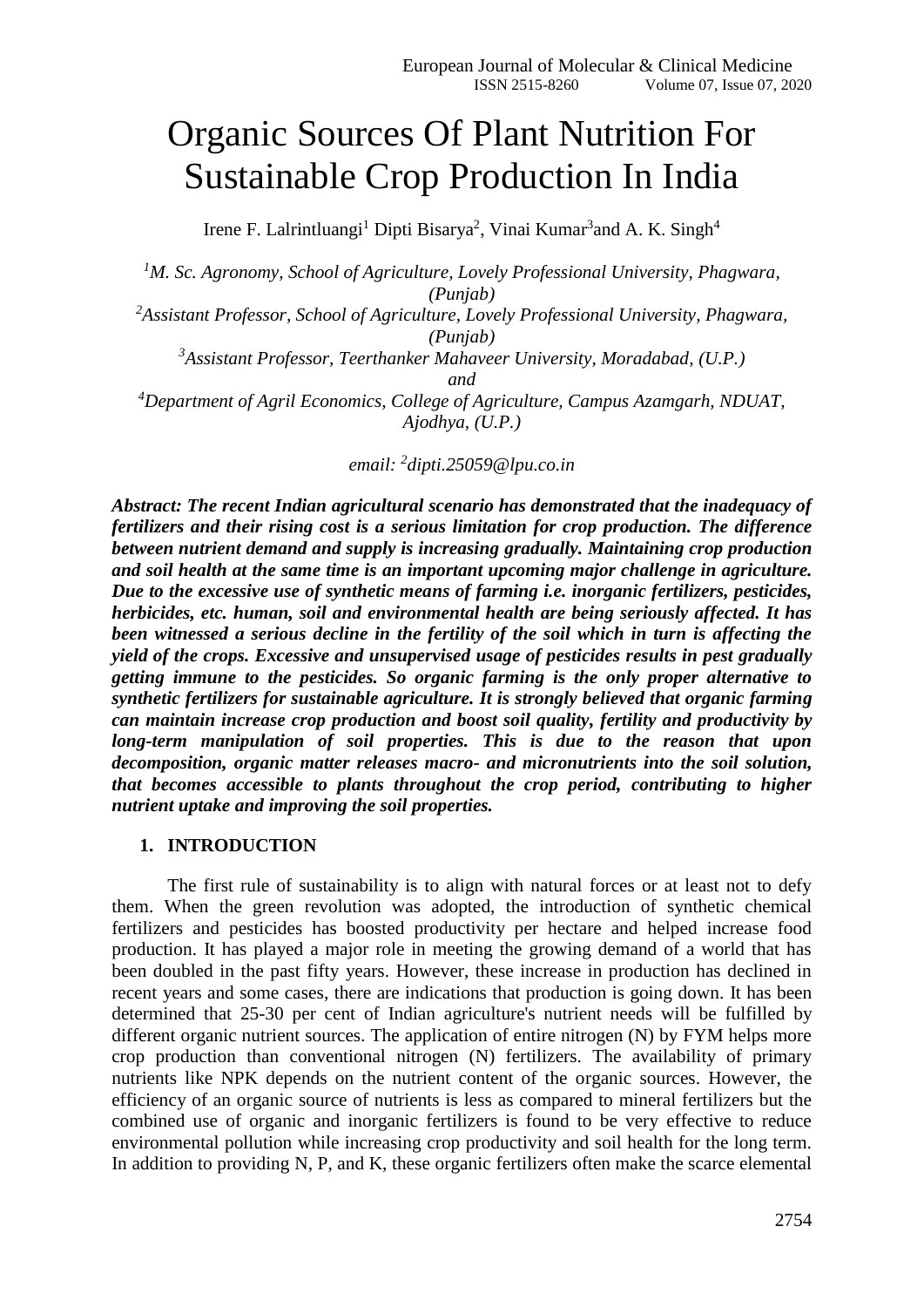N available, bound phosphates, micronutrients, and decomposed crop residues to promote the absorption of nutrients by plants. Organic sources of nutrients promote the growth and activity of mycorrhizae and other beneficial organisms in the soil and it assists in reducing the growing incidence or deficiency of micronutrients and improving crop productivity and soil health (Nambiar *et al*., 1992). Besides, farmers will be well paid for organically grown crops for their high demands on domestic, regional, and international markets (Kalyan, 2005).

The nutrients content in FYM are relatively small and inconsistent and depend on certain factors like the source, conditions and storage time. Depending on their production and storage, the nutrient (N, P, and K) contents of FYM range from 0.01 to 1.9 per cent on a dry weight basis. According to Tandon (1992), well-rotted FYM had an average of 0.5% N, 0.2% P2O5, and 0.5% K2O. A well-rotted FYM, when applied @ 25 t ha−1, could add 112 kg N, 56 kg P2O5, and 112 kg K2O ha−1, Gaur (1992).

Multiple researchers have reported that the incorporation of FYM increase the productivity of crop, improve the soil properties and reduce costs of production. Use of straw as a feed and bedding material is very common among the farmers. In the majority of the cases, these practices could enhance N cycling by the trapping urine in straw bedding. Manure is either applied directly or stored for the next season depending on the socio-economic conditions of the farmer. Puddling disturbs the soil physical properties and fertility by decreasing bulk density to about 1.5 times and decrease soil strength. This can be reduced by soil, water, and nutrient management strategies such as reduced tillage, use of raised beds etc.and boost water and nutrient use efficiencies and increase crop productivity (Timsina and Connor, 2001). Other studies on long term combined addition of residue and tillage management to typical rice soils in north-western India have shown a suitable change in soil physical properties (Bhagat et al., 1994, Sharma et al., 1995). These studies have specifically shown that residue incorporation (in the form of leaves and twigs in *Lantana camara L* increased the soil water retention capacity.

### *Effect of Organic nutrients on Crop Productivity*

There are different types of organic nutrient which can be utilized by plants like bulky and concentrated organic manures containing different nutrient composition. Many researchers have claimed that earthworm activity is higher in an organic field in contrast to the inorganic managed field (Edwards and Lofty, 1974). Vermicompost is a decomposition process aided by earthworms. Vermicompost supplied both the macro-elements as well as micro-elements. According to Pal, 2002, the NPK content in vermicompost is 0.74, 0.97, and 0.45 per cent, respectively. For low-input agriculture, organic farming's crop productivity is equivalent to conventional farming. Many studies reported that organically produced rice was better compared to conventional farming (Tamaki *et al.,* 2002).

Application of compost with liquid manure by top dressing is found very effective in maize than other practices of combining manures and mineral fertilizers. In this case, the maize grain yields are 11-17% higher than conventional grain yields (Onduru*et al.,* 2002). Kalyan, 2003 demonstrated that integrated use of rice straw compost with *Azotobacter* and PSB has a better result than using rice straw alone. Here Azotobacter improved seed germination, root growth and overall plant growth. Surekha (2007) showed that over an extended period, a steady enhance in grain yield was observed by organic fertilizers. Another relative study revealed that despite the higher inputs of organic rice production rice yields were only 55, 94, and 82 per cent of conventional rice production respectively. Nonetheless, lower yield costs with higher inputs are offset by higher prices of organic crops in the markets (Chan *et al.,* 2008). The experimental finding of Jat and Ahlawat (2007) report that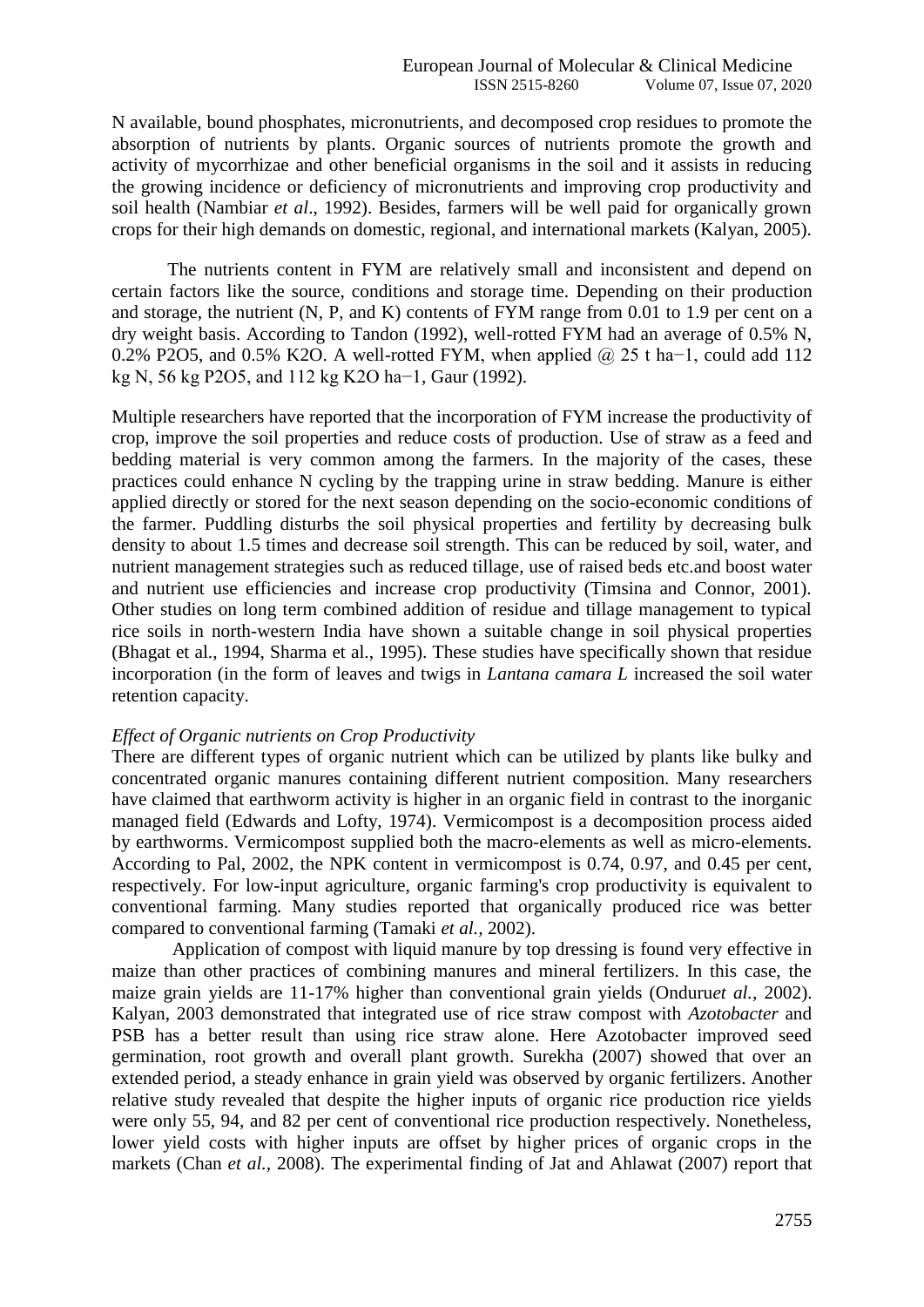the application of 3 tons vermicompost  $ha^{-1}$  enhanced dry matter production, grain yield and protein content in chickpea. It also improved total nitrogen and phosphorus uptake, bacterial count, dry fodder yield of succeeding grown maize (*Zea mays* L.) crop as compared to no vermicompost application. Similarly, Sangakkara et al. (2008) reported high yields of maize due to organic matter that improved soil water retention and increased root growth. Rice crop when organically produced have lower yield at the initial year but the productivity increases over time due to the increase in soil fertility. (Yadav *et al.,* 2013).

#### *Effect of Organic nutrients on Soil Fertility*

The Soil organic matter has different components. An active organic fraction includes microorganisms (10-40 per cent), and humus (40-60 per cent). Organic matter may be classified into aboveground and belowground fractions. Aboveground organic fraction constitutes animal residues and plant residues; belowground organic fraction constitutes microflora and living soil fauna, partly decomposed plant and animal residues, and humic substances as shown in figure 1.

The C: N ratio is used to determine the type of material and ease of decomposition. Hard woody materials have high C:N ratio due to its resilient nature than soft leafy materials with a low C: N ratio (Bot and Benites, 2005).



Figure 1: Components of soil organic matter and their functions

## **(Source: FAO, 2005)**

Importance of organic matter in soil from the agricultural point of view

- (i) It acts as a revolving nutrient fund.
- (ii) It improves soil structure, fertility, porosity etc.
- (iii) It increases microbial activity.
- (iv It maintain tilth and reduce erosion.

As a rotating nutrient fund, organic matter aids two important functions: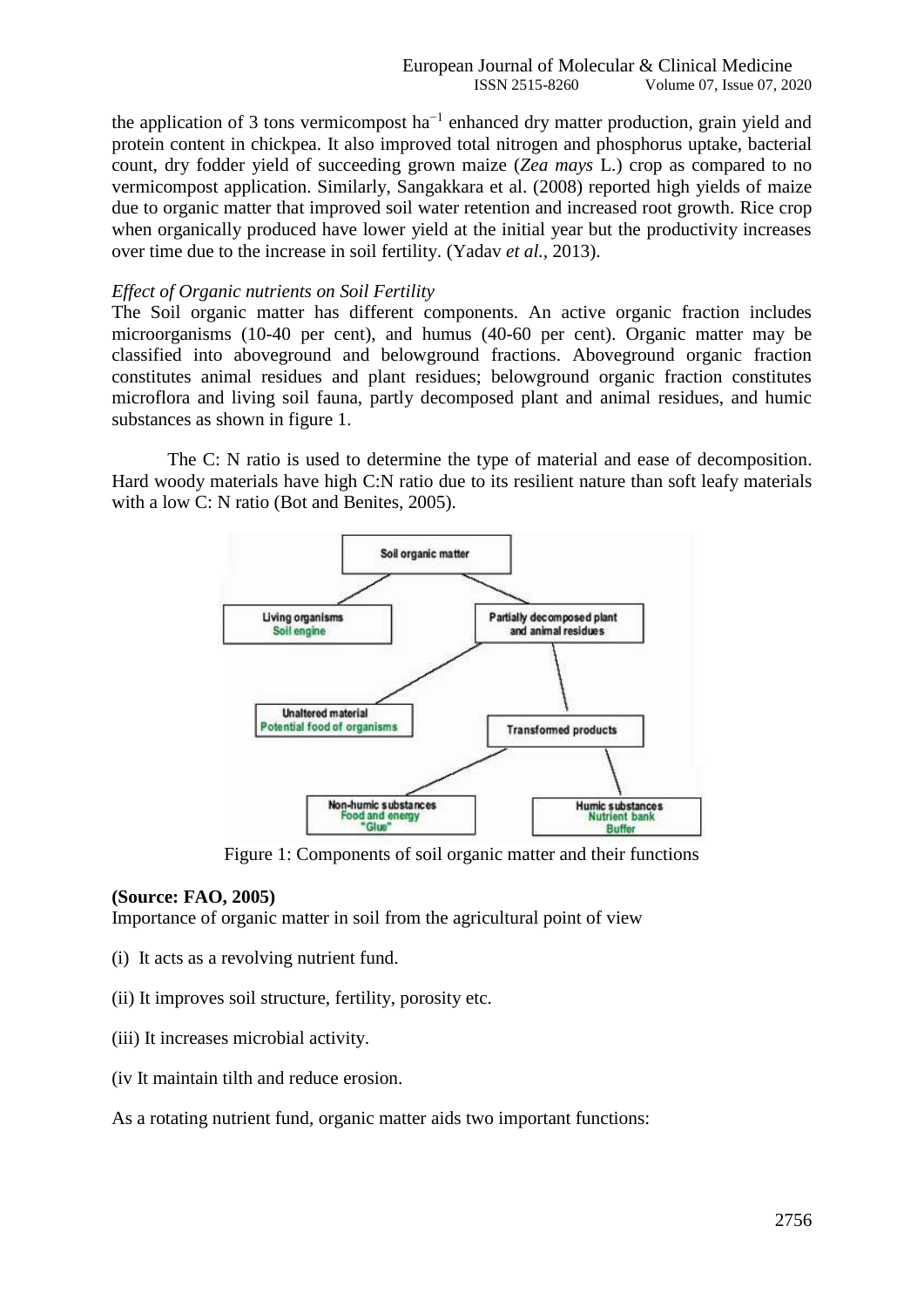- It acts as a is a depository of plant nutrients. As the soil organic matter is acquired mostly from plant residues, it holds all of the essential plant nutrients necessary for their growth and development.
- The well balanced organic fraction (humus) adsorbs and holds nutrients in a plant-available form.

According to Minhas and Sood (1994), organic matter after it's decomposition release macro and micronutrients in the soil which becomes available to the plants throughout the crop duration, inducing in higher nutrients uptake. Organic farming was efficient for sustainability, increase productivity, improving soil properties, increase soil micro-organisms and reduce pollution on a long-term basis. Clark *et al.,* (1998); Gaur *et al.,* (2002) observed that organic and low-input farming practices after 4 years alter the soil properties, increase in the organic carbon, soluble phosphorus, exchangeable potassium, pH and maintained electrical conductivity (EC) level.

The use of compost increase the soil pH from 6.0 to 6.5 and reduced the weed infestation to a great extent from 29-78 per cent, Bulluck*et al.,* (2009). In the rice-wheat cropping system, deterioration of the soil organic matter reduces nutrient supplying capacity, substantially on soils with high initial soil organic matter content (Yadav, 2000). Organic farming improves soil properties, organic matter content and availability of nutrients in the soil (Subbiah and Kumaraswamy, 2000). In India, composting of the manure slurries with plant residues is the most feasible to the farmers. Incorporation of FYM and green manure increase essential nutrients such as Zn, Fe, Cu, and Mn in rice-wheat rotation (Singh, 2002). Organic compounds in the form of green as well as root biomass, when added to the soil, deteriorate the soil reaction due to accumulation of organic acids and high humus, (Laxminarayana and Patiram,2006). Application of 100 per cent N(120 kg/ha) for rice and 150 kg/ha for potato in a rice-potato cropping system 1/3 each from cow dung manure, neem cake, and composed crop residue considerably increased the OC (6.3 g kg−1) over initial value (5.8 g kg−1) in contrast to the sole application of inorganic fertilizers (Urkurkaret *et al.,* 2010).

In a field, experiment carry out with P solubilizers like *Aspergillus awamori*, *Pseudomonas striata*, and *Bacillus polymyxa*there is a considerable increase in the yield of various crops such as wheat, rice and cowpea. Use of phosphate solubilizing microorganisms saved 30 Kg P2O5 ha−1 in thein presence of rock phosphate. In contrast to other field crops, vegetable crops responded significantly to *Azotobacter* inoculation. However, increase in yield of wheat, maize, jowar (*Sorghum bicolor* L.), cotton (*Gossypium spp.*), and mustard crop using *Azotobacterchroococcum* culture was 0–31 per cent improved than control (Shende and Apte, 1982. Seed treatment of chickpea with *Rhizobium* + PSB (phosphate solubilizing bacteria) also increased dry matter accumulation, grain yield, and grain protein content in chickpea, dry fodder yield of succeeding maize, and total nitrogen and phosphorus uptake by the cropping system as compared to no inoculation and the inoculation only with *rhizobium* alone.

#### *Effect of Organic nutrients on Soil Biological Properties*

Compost consist of different bacteria such as actinomycetes and fungi, humic material adds and stimulates the microbial population. (Balasubramanian *et al.,* 1972). Compost plays a crucial role in the management of nematode and reduces the aftermath of pesticides through sorption. Sorption is an vital interaction between soil / organic matter and pesticides that reduce degradation and transport of pesticides in soil. Pesticides that bind to the organic matter in the soil or clay particles become less mobile, however, they are bio-available but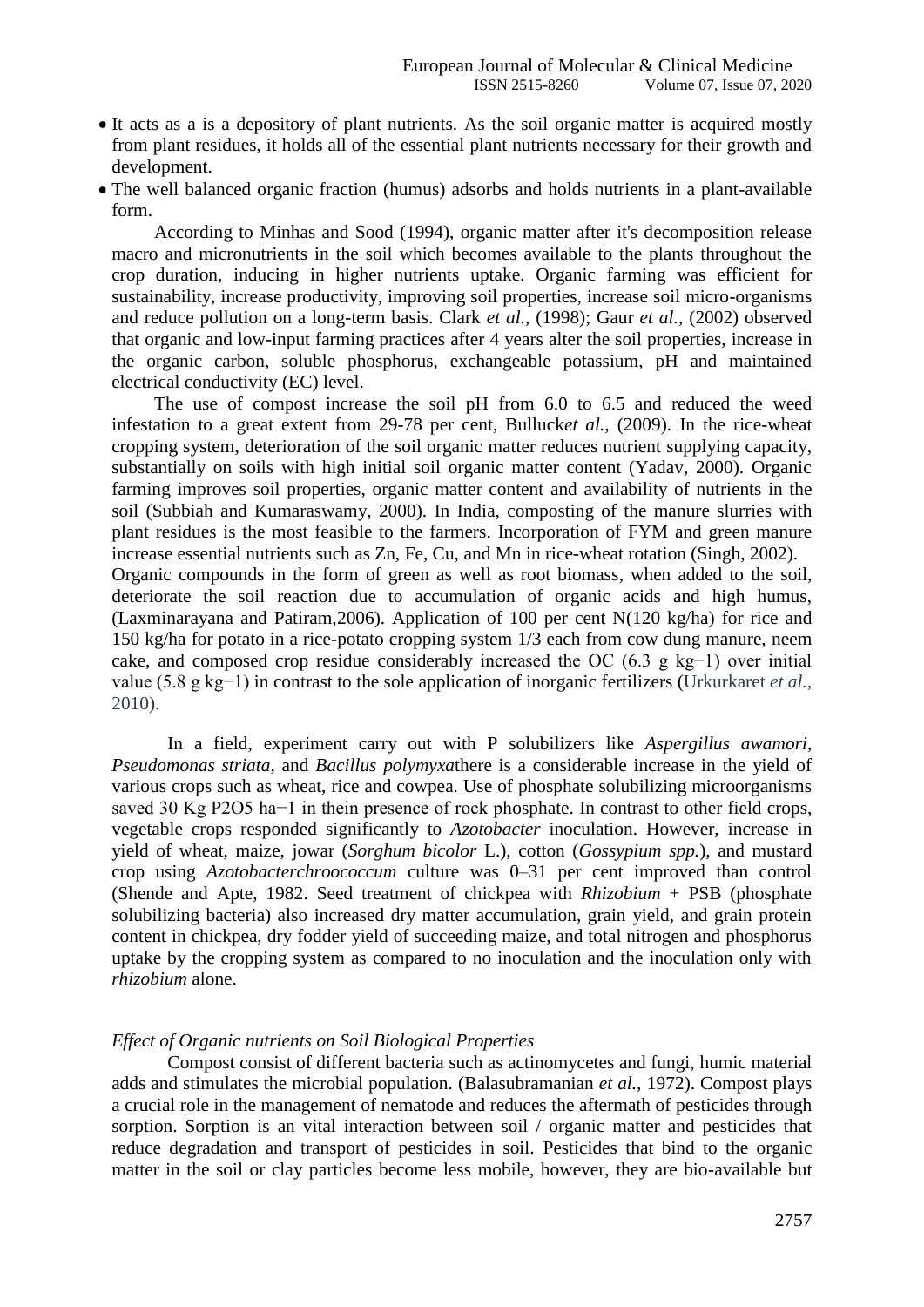also become less achievable to microbial degradation and thus more tenacious (Gaur and S. K. Prasad, 1970; Prasad *et al.,* 1972; Gaur, 1975). Composting material adds sufficient carbon in the soil that increases heterotrophic bacteria and fungal activity which contributes to soil enzyme activity that changes unavailable nutrient type into the available nutrient form. *Rhizobium* augmented soybean (*Glycine max* L) can be produced by FYM with rhizobium and PSB. Agricultural farming practices have different results on the bio-physiochemical properties of soil. A report stated that the microbial population of bacteria, protozoa, nematodes, and arthropods was greater under organic farming as compared to conventional farming (Ingham and Hu, 2002).

The organic amendments enlarge upon the beneficial soil microorganism's activity, lessen pathogen population, total carbon and cation exchange capacity and decrease soil bulk density, thereby eventually enhancing soil quality (Bulluck*et al.,* 2002). In a study of Singh and Bohra, 2009 has shown that the cropping system for rice-pea-black grams (*Vigna mungo* L.) has a higher population growth of bacteria, actinomycetes, and fungi than the rice-wheat cropping system. A comprehensive approach recommended by National Academy of Agricultural Sciences (NAAS) for integrated nutrient management (INM) and integrated pest management (IPM) to e input use efficiency in India, and eventually embracing regionspecific promising cropping systems as an alternative organic farming approach for the cultivation of various crop plants (Bhattacharya and Chakraborty, 2005).

### **2. CONCLUSION**

Organic farming can assure standard food without adversely affecting soils health and the environment. It will provide a large opportunity for employment and reduce the cost of production for the farmers. Different studies reported that in low-input agriculture, crop productivity under organic farming is equivalent to conventional farming. The benefits of organic nutrient sources on soil physical, chemical, and biological properties are apparent from the previous literature, although prior knowledge careful management is necessary to avoid potential environmental impacts. Therefore, comparative study of various organic nutrient sources or their levels may be more beneficial in crop production and increasing farmers ' income as compared to conventional sources of nutrients.

### **REFERENCES**

- [1] Howard, A. (1940). *An agricultural testament. 1940*. London: Oxford University Press.
- [2] Keatinge, R., Tattersall, F. H., Watson, C. A., Wolfe, M. S., Hovi, M., Lampkin, N. H., ... & Macdonald, D. W. (2001). Agronomic and environmental implications of organic farming systems. *Agronomy*, 261-327.
- [3] Chhonkar, P. K. (2002). Organic farming myth and reality. *Fertilizer News*, 1-9.
- [4] Sofia, P. K., Prasad, R., & Vijay, V. K. (2006). Organic farming-tradition reinvented.
- [5] Chandra, S., & Chauhan, S. K. (2004). Prospects of organic farming in India. *Indian Farming*, *52*(2), 11-14.
- [6] Nambiar, K. K. M., Soni, P. N., Vats, M. R., Sehgal, D. K., & Mehta, D. K. (1987). AICRP on long term fertilizer experiments. *Annual Reports*, *88*, 1988-89.
- [7] Kalyan, S. (2005). Development of a sustainable farming system model for the Irrigated agro-ecosystem of Eastern UP, ICAR, Adhoc project. *Final Annual Report, Department of Agronomy, Institute of Agricultural Science, Banaras Hindu University, Varanasi, India*.
- [8] Inoko, A., 1984. Compost is a source of plant nutrients. *Organic Matter and Rice*, pp.137-145.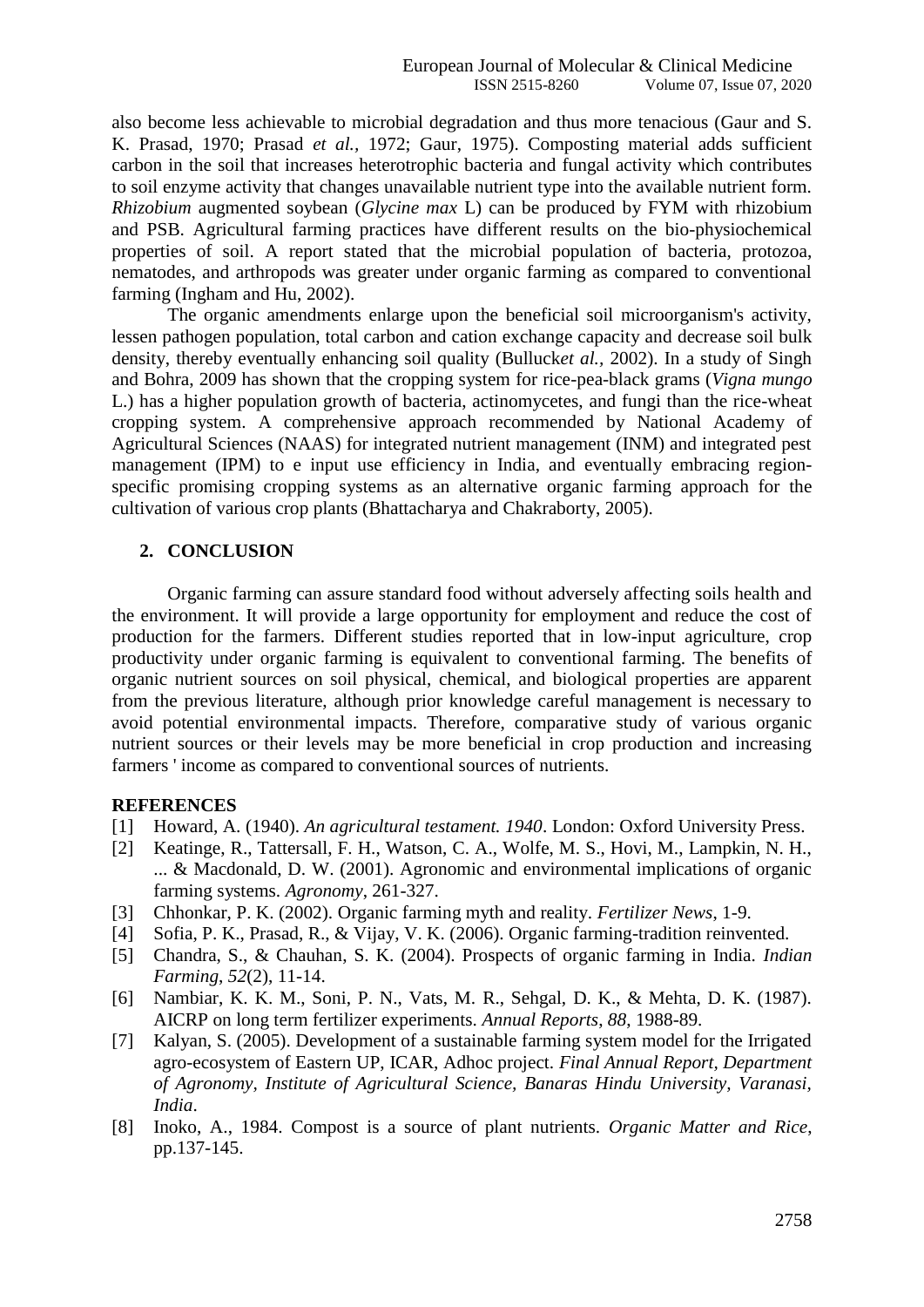- [9] Zhu, Z. L., Liu, C. Q., & Jiang, B. F. (1984). Mineralization of organic nitrogen, phosphorus, and sulfur in some paddy soil of China. *Organic matter and rice*.
- [10] Tandon, H. L. S. (1992). Fertilizers and their integration with organics and biofertilizers. *Fertilizers, organic manures, recyclable wastes and biofertilizers*, 12-35.
- [11] Gaur, A. C. (1992). Bulky organic manures and crop residues. Fertilizers, Organic Manures, Recyclable Wastes, and Biofertilizers: Components of Integrated Plant Nutrition. edited by H. Tandon. New Dehli: Fertiliser Development and Consultation Organisation.
- [12] Reddy, T. P., Umadevi, M., & Rao, P. C. (2010). Effect of fly ash and farmyard manure on soil properties and yield of rice grown on an inceptisol. *Agricultural Science Digest*, *30*(4), 281-285.
- [13] Timsina, J., & Connor, D. J. (2001). Productivity and management of rice-wheat cropping systems: issues and challenges. *Field crops research*, *69*(2), 93-132.
- [14] Sharma, A. R., & Mitra, B. N. (1990). A complementary effect of organic material in the rice-wheat crop sequence. *The Indian Journal of Agricultural Sciences*, *60*(3), 163- 168.
- [15] Ranganathan, D. S., &Selvaseelan, D. A. (1997). Mushroom spent rice straw compost and composted coir pith as an organic manure for rice. *Journal of the Indian Society of Soil Science*, *45*(3), 510-514.
- [16] Singh, G., Singh, O. P., Yadava, R. A., Singh, P. P., & Nayak, R. (1998). Response of rice (Oryza sativa) varieties to nitrogen levels in flash flood conditions. Indian Journal of Agronomy, 43(3), 506-510.
- [17] Singh, K. N., Prasad, B., & Sinha, S. K. (2001). Effect of integrated nutrient management on a Typic Haplaquant on yield and nutrient availability in a rice-wheat cropping system. *Australian Journal of Agricultural Research*, *52*(8), 855-858.
- [18] Singh, K. M., Sharma, I. P., & Srivastava, V. C. (2001). Effect of FYM, Fertilizer and Plant Density on Productivity of Rice-Wheat Sequence. *Journal Of Research-Birsa Agricultural University*, *13*(2), 159-162.
- [19] Edwards, C. A., & Lofty, J. R. (1975). Invertebrate fauna of the Park Grass plots. I. Soil fauna. *Rep Rothamsted Exp Stn*.
- [20] Khan, A., &Ishaq, F. (2011). Chemical nutrient analysis of different composts (Vermicompost and Pitcompost) and their effect on the growth of a vegetative crop Pisum sativum. *Asian Journal of Plant Science and Research*, *1*(1), 116-130.
- [21] Pal, M. (2009). *Basics of Agriculture*. Jain Brothers.
- [22] Tamaki, M., Itani, T., & Yamamoto, Y. (1999). Effects of organic and inorganic fertilizers on the growth of rice plants under different light intensities. *Japanese Journal of Crop Science*, *68*(1), 16-20.
- [23] Onduru, D. D., Diop, J. M., Van der Werf, E., & De Jager, A. (2002). Participatory onfarm comparative assessment of organic and conventional farmers' practices in Kenya. *Biological agriculture & horticulture*, *19*(4), 295-314.
- [24] Yadav, S. K., Yogeshwar, S., Yadav, M. K., Subhash, B., & Kalyan, S. (2013). Effect of organic nitrogen sources on yield, nutrient uptake and soil health under rice (Oryza sativa) based cropping sequence. *Indian Journal of Agricultural Sciences*, *83*(2), 170- 175.
- [25] Surekha, K. (2007). Nitrogen-release pattern from organic sources of different C: N ratios and lignin content, and their contribution to irrigated rice (Oryza sativa). *Indian Journal of Agronomy*, *52*(3), 220-224.
- [26] Chan, K. Y., Dorahy, C., Wells, T., Fahey, D., Donovan, N., Saleh, F., &Barchia, I. (2008). Use of garden organic compost in vegetable production under contrasting soil P status. *Australian Journal of Agricultural Research*, *59*(4), 374-382.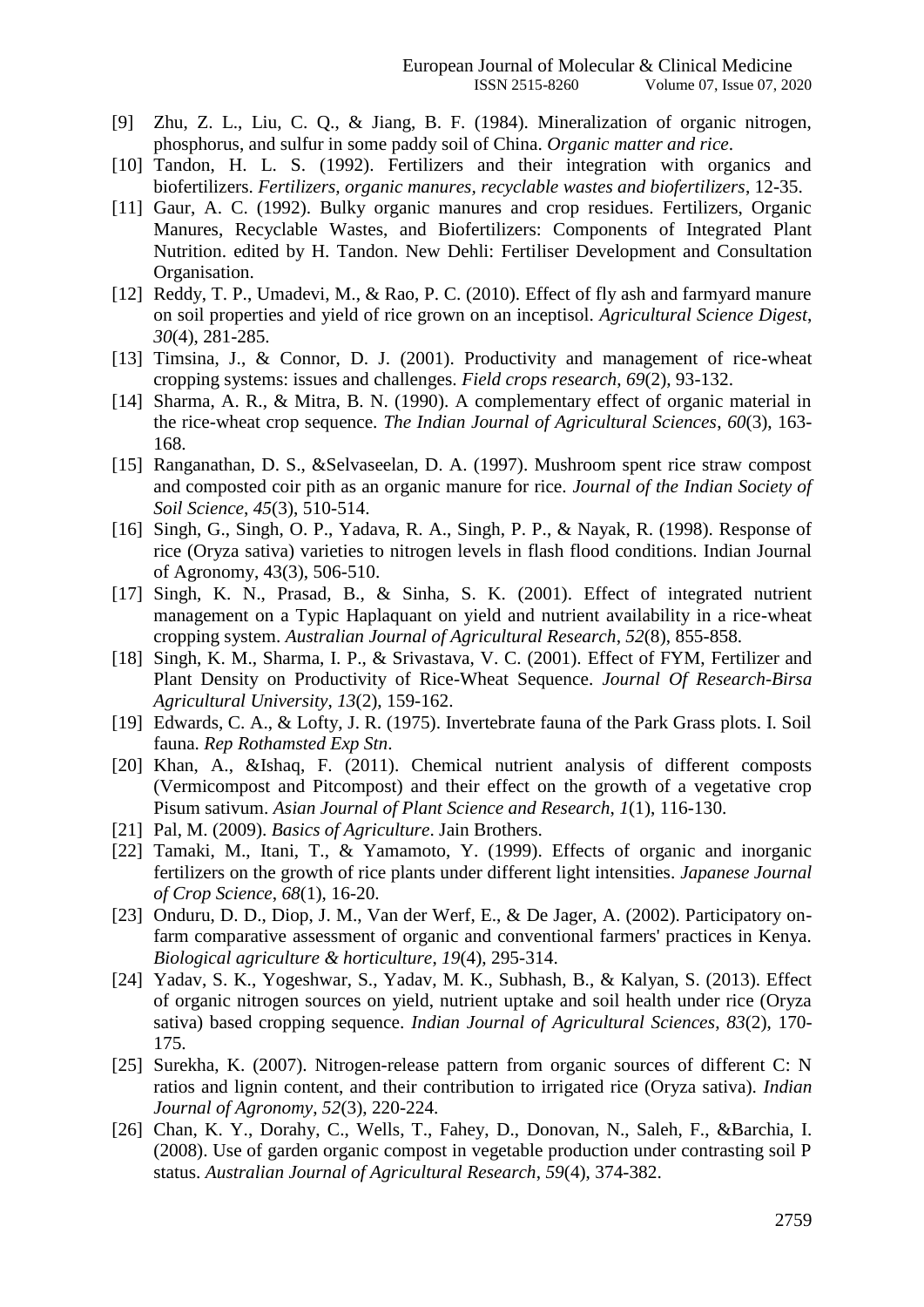- [27] Kalembasa, D. (1996). The influence of vermicomposts on the yield and chemical composition of tomato. *ZESZYTY PROBLEMOWE POSTEPOW NAUK ROLNICZYCH-POLSKA AKADEMIA NAUK*, *437*, 249-252.
- [28] Singh, J. A. S. V. I. R., Bhat, S. S., Sudharshan, M. R., Jasvir, S., &Sreekrishna, B. S. (1997). Performance of Scotch bonnet chilli in Karnataka and its response to vermicompost. *Indian Cocoa, Areca nut and Spices J*, *21*, 9-10.
- [29] Tomar, V. K., Bhatnagar, R. K., &Palta, R. K. (1998). Effect of vermicompost on the production of brinjal and carrot. *Bhartiya Krishi AnusandhanPatrika*, *13*(3-4), 153-156.
- [30] Kalembasa, S., &Deska, J. (1998). The possibility of utilization of vermicomposts in cultivation of radish and paprika. *ROCZNIKI-AKADEMII ROLNICZEJ W POZNANIU*, *304*, 131-136.
- [31] Reddy, R., Reddy, M. A. N., Reddy, Y. T. N., Reddy, N. S., Anjanappa, N., & Reddy, R. (1998). Effect of organic and inorganic sources of NPK on growth and yield of pea [Pisum sativum (L)]. *Legume Research*, *21*(1), 57-60.
- [32] Manjarrez, M. J., Ferrera-Cerrato, R., & Gonzalez-Chavez, M. C. (1999). Effect of vermicompost and mycorrhizal fungi on growth and photosynthetic rate of chili. *Indian Phytopathology*, *17*(2), 195-197.
- [33] Ativeh, R. M., Arancon, N., Edwards, C. A., & Metzger, J. D. (2000). Influence of earthworm-processed pig manure on the growth and yield of greenhouse tomatoes. *Bioresource Technology*, *75*(3), 175-180.
- [34] Ribeiro, L. G., Lopes, J. C., Martins Filho, S., &Ramalho, S. S. (2000). Effect of organic fertilizer application on sweet pepper yield. *HorticulturaBrasileira*, *18*(2), 134- 137.
- [35] Sreenivas, C., Muralidhar, S., & Rao, M. S. (2000). Yield and quality of ridge gourd fruits as influenced by different levels of inorganic fertilizers and vermicompost. *Annals of Agricultural Research*, *21*(2), 262-266.
- [36] Rao, T. S. S. S., & Sankar, C. R. (2001). Effect of organic manures on growth and yield of brinjal. *South Indian Horticulture*, *49*, 288-290.
- [37] Samawat, S., LAKZIAN, A., & ZAMIRPOUR, A. (2001). The effect of vermicompost on growth characteristics of tomato.
- [38] Arancon, N. Q., Edwards, C. A., Bierman, P., Metzger, J. D., Lee, S., & Welch, C. (2003). Effects of vermicomposts on growth and marketable fruits of field-grown tomatoes, peppers and strawberries: the 7th international symposium on earthworm ecology· Cardiff· Wales· 2002. *Pedobiologia*, *47*(5-6), 731-735.
- [39] Choudhary, R. S., Das, A., & Patnaik, U. S. (2003). Organic farming for vegetable production using vermicompost and FYM in Kokriguda watershed of Orissa. *Indian Journal of Soil Conservation*, *31*(2), 203-206.
- [40] Hashemimajd, K., Kalbasi, M., Golchin, A., &Shariatmadari, H. (2004). Comparison of vermicompost and composts as potting media for the growth of tomatoes. *Journal of plant nutrition*, *27*(6), 1107-1123.
- [41] Patil, M. P., Hulamani, N. C., Athani, S. I., & Patil, M. G. (1997). The response of tomato (Solanum tuberosum) cv. KufriChandramukhi to integrated nutrient management. *Advances in Agricultural Research in India*, *8*, 135-139.
- [42] Haase, T., Schüler, C., Haase, N. U., &Heß, J. (2007). Suitability of organic potatoes for industrial processing: effect of agronomical measures on selected quality parameters at harvest and after storage. *Potato Research*, *50*(2), 115-141.
- [43] Sawicka, B., Barbaś, P., &Kuś, J. (2007). Variability of potato yield and its structure in organic and integrated crop production systems. *Electronic Journal of Polish Agricultural Universities*, *10*(1), 425-427.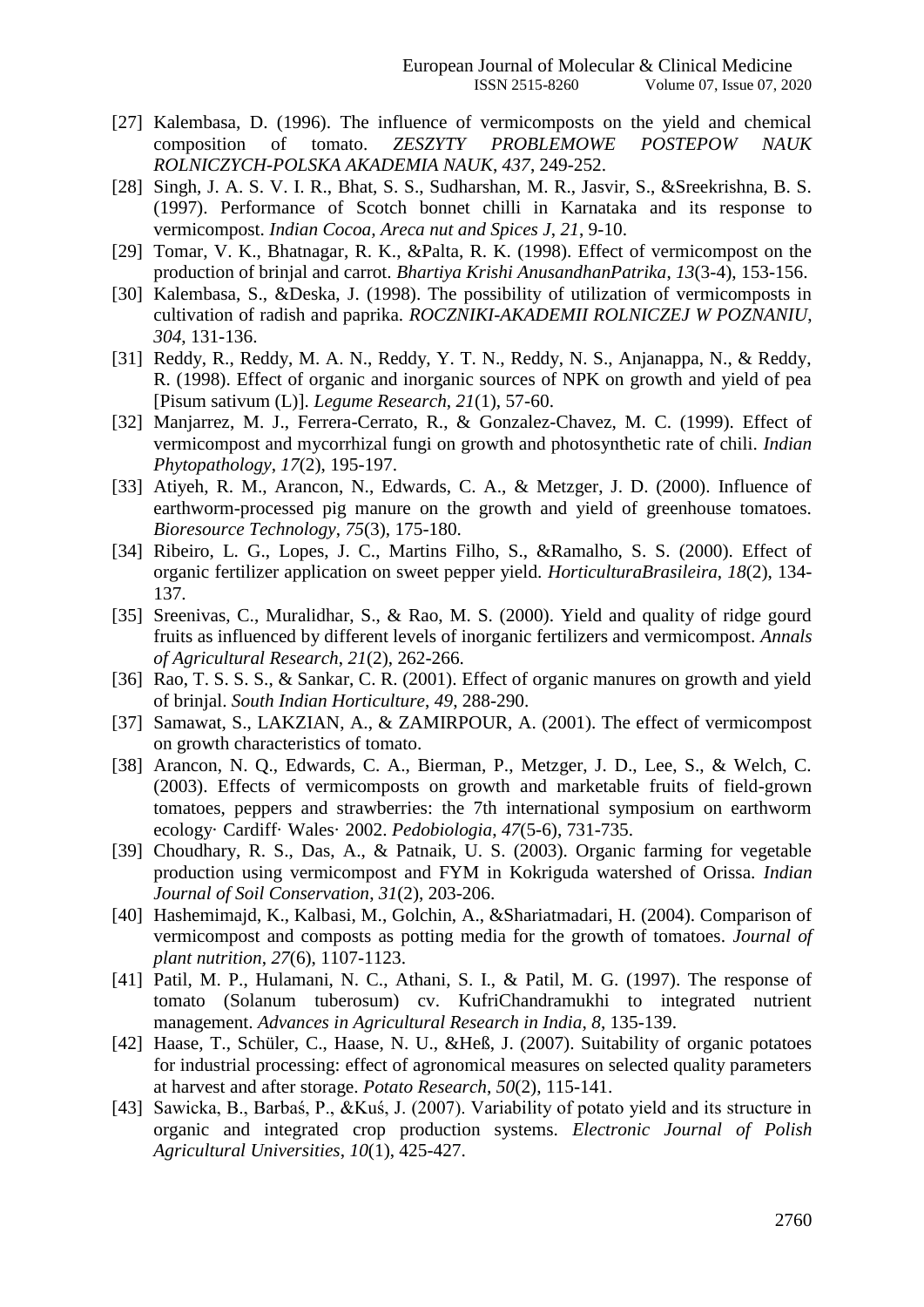- [44] Tripathi, S. C., Chauhan, D. S., Sharma, R. K., & Dhillon, O. P. (1999). Productivity and economics of different wheat (Triticum aestivum) based cropping sequences. *Indian Journal of Agronomy (India)*.
- [45] Neuhoff, D., Halberg, N., Alföldi, T., Lockeretz, W., Thommen, A., Rasmussen, I. A., ... & Jensen, H. H. (2008). Cultivating the Future Based on Science. Volume 1: Organic Crop Production. Proceedings of the Second Scientific Conference of the International Society of Organic Agriculture Research (ISOFAR), held at the 16th IFOAM Organic World Congress in Cooperation with the International Federation of Organic Agriculture Movements (IFOAM) and the ConsorzioModenaBio, 18–20 June 2008 in Modena, Italy.
- [46] Singh, R. A. (2000). Feasibility of vermi-farming in peanut (Arachis hypogaea) vegetable pea (Pisum sativum) cropping system. *Indian Journal of Agronomy*, *45*(2), 257-262.
- [47] Jat, R. S., & Ahlawat, I. P. S. (2006). The direct and residual effect of vermicompost, biofertilizers, and phosphorus on soil nutrient dynamics and productivity of chickpeafodder maize sequence. *Journal of Sustainable Agriculture*, *28*(1), 41-54.
- [48] Baswana, K. S., & Rana, M. K. (2007). Effect of organic sources and bio-fertilizers on growth and yield of garden pea (Pisum sativum L.). *Haryana Journal of Horticultural Sciences*, *36*(3/4), 326-330.
- [49] Devi, D., & Agarwal, S. K. (1999). Response of sunflower genotypes (Helianthus annuus) to nutrient management. *Indian Journal of Agricultural Sciences*, *69*(1), 10-13.
- [50] Somasundaram, E., Amanullah, M. M., Thirukkumaran, K., Chandrasekaran, R., Vaiyapuri, K., &Sathyamoorthi, K. (2007). Biochemical changes, nitrogen flux and yield of crops due to organic sources of nutrients under maize-based cropping system. *Journal of Applied Sciences Research*, (December), 1724-1729.
- [51] Silwana, T. T., Lucas, E. O., & Olaniyan, A. B. (2007). The effects of inorganic and organic fertilizers on the growth and development of component crops in maize/bean intercrop in Eastern Cape of South Africa. *Journal of food, agriculture & environment (JFAE)*.
- [52] Sangakkara, R., Bandaranayake, P. S. R. D., Dissanayake, U., &Gajanayake, J. (2008). Organic matter addition in organic farming–Impact on root development and yields in maize and cowpea over dry seasons.
- [53] Seo, J. H., & Lee, H. J. (2008). Mineral nitrogen effects of hairy vetch (Viciavillosa Roth) on maize (Zea mays L.) by green manure amounts. *Journal of Agronomy*, *7*(3), 272-276.
- [54] Adiku, S. G. K., Jones, J. W., Kumaga, F. K., &Tonyigah, A. (2009). Effects of crop rotation and fallow residue management on maize growth, yield and soil carbon in a savannah-forest transition zone of Ghana. *The Journal of Agricultural Science*, *147*(3), 313-322.
- [55] Oliveira, A. P., Ferreira, D. S., Costa, C. C., Silva, A. F., & Alves, E. U. (2001). Utilization of cattle manure and earthworm compost on hybrid cabbage production. *HorticulturaBrasileira*, *19*(1), 70-73.
- [56] Datt, N., Rana, M. C., & Sharma, R. P. (2006). Effect of seed inoculation and farmyard manuring on nitrogen balance and yield in rajma (Phaseolus vulgaris). *Indian journal of plant physiology*, *11*(1), 108-112.
- [57] Sarangthem, I., & Salam, J. S. (2008). Recycling of the urban waste as manure on French bean (Phaseolus vulgaris) as test crop. *Indian Journal of Agricultural Research*, *42*(2), 124-127.
- [58] Renuka, B., & Sankar, C. R. (2001). Effect of organic manures on growth and yield of tomato. *South Indian Horticulture*, *49*, 216-219.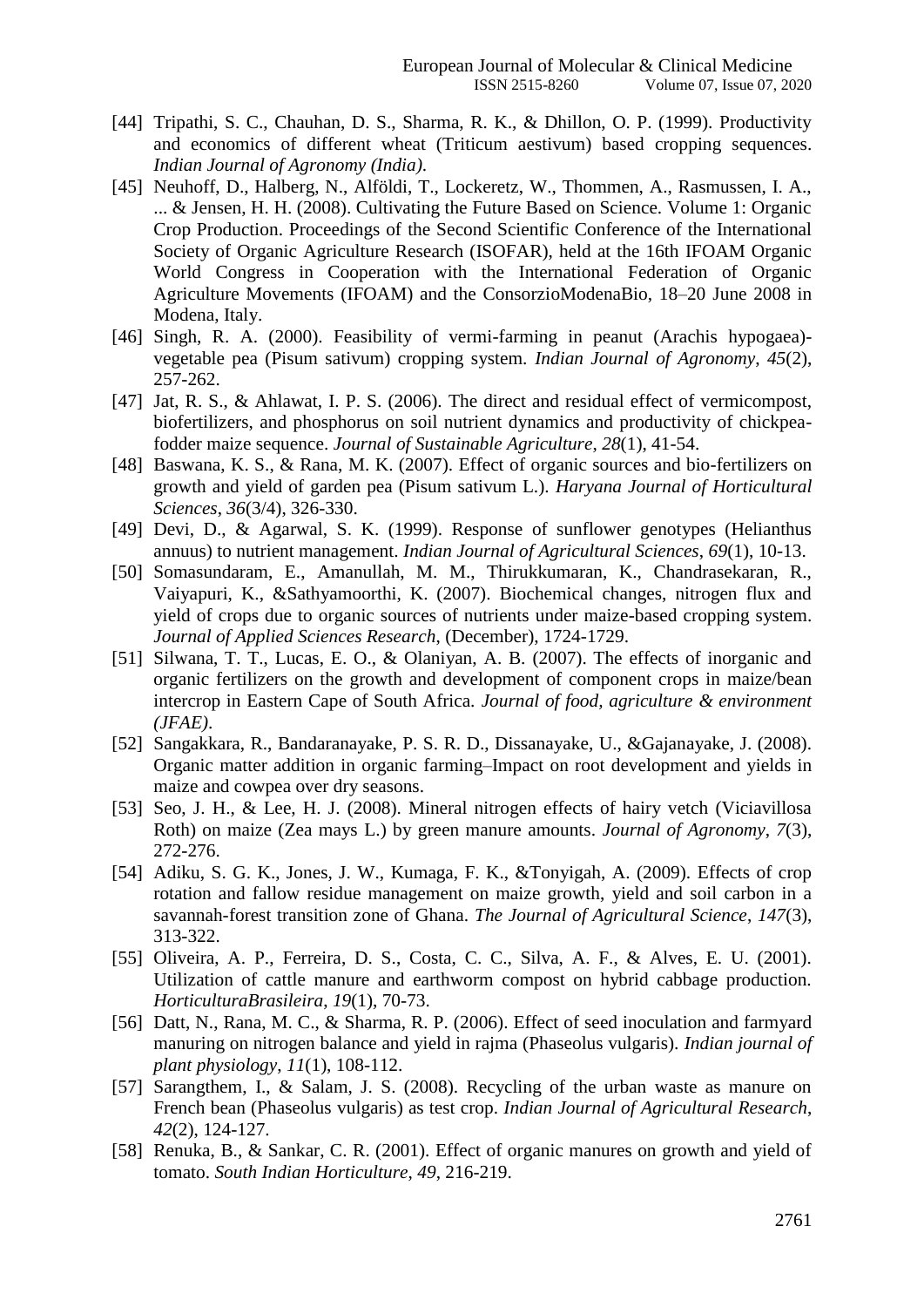- [59] Thanunathan, K., Natarajan, S., Senthilkumar, R., &Arutmurugan, K. (1997). Effect of different sources of organic amendments on growth and yield of onion in mine spoil. *Madras Agricultural Journal*, *84*, 382-383.
- [60] Lopes, A. J., Stamford, N. P., Figueired, M. V. B., Burity, N. A., &Ferraz, E. B. (1996). Effect of vermicompost, mineral nitrogen and mineralizing agent on N fixation and yield in cowpea. *RevistaBrasileira de Ciência to Solo*, *20*, 55-62.
- [61] Yadav, R. H., &Vijayakumari, B. (2004). Impact of vermicompost on biochemical characters of chilli(Capsicum annum). *Journal of Ecotoxicology & Environmental Monitoring*, *14*(1), 51-56.
- [62] Dixit, K. G., & Gupta, B. R. (2000). Effect of farmyard manure, chemical, and biofertilizers on yield and quality of rice (Oryza sativa L.) and soil properties. *Journal of the Indian Society of Soil Science*, *48*(4), 773-780.
- [63] Maheswari, T. U., Haripriya, K., Poonkodi, P., &Kamalakannan, S. (2004). Effect of foliar application of organic nutrients on some quality indices and economics of chilli (Capsicum annum L.). *Advances in Plant Sciences*, *17*, 259-262.
- [64] Minhas, R. S., &Sood, A. (1994). Effect of inorganics and organics on the yield and nutrient uptake by three crops in rotation on an acid alfisol. *Journal of the Indian Society of Soil Science*, *42*(2), 257-260.
- [65] Clark, M. S., Horwath, W. R., Shennan, C., & Scow, K. M. (1998). Changes in soil chemical properties resulting from organic and low-input farming practices. *Agronomy Journal*, *90*(5), 662-671.
- [66] Rao, N. S. (1999). Organic matter decomposition. *Soil Microbiology*, 255-270.
- [67] Bulluck, L. R., & Brosius, M. (2002). G.; Evanylo, K.; Ristaino, JB Organic and synthetic fertility amendments influence soil microbial, physical and chemical properties on organic and conventional farms. *Applied Soil Ecology, Amsterdam*, *19*(2), 147-160.
- [68] Yadav, R. L., Dwivedi, B. S., & Pandey, P. S. (2000). Rice-wheat cropping system: assessment of sustainability under green manuring and chemical fertilizer inputs. *Field Crops Research*, *65*(1), 15-30.
- [69] Subbiah, S., & Kumaraswamy, K. (2000). Effect of different manure-fertilizer schedules on the yield and quality of rice and soil fertility. *Fertiliser News*, *45*(10), 61- 67.
- [70] Singh, S. P., Kumar, R. M. and Subbaiah, S. V. (2002). Effect of nitrogen and potassium application on grain yield of hybrid rice (Oryza sativa). *Proceedings of the 2nd International Agronomy Congress*, vol. 1, New Delhi, India.
- [71] Laxminarayana, K. (2006). Effect of integrated use of inorganic, biological and organic manures on rice productivity and soil fertility in ultisols of Mizoram. *Journal of the Indian Society of Soil Science*, *54*(2), 213-220.
- [72] Urkurkar, J. S., Shrikant, C., & Alok, T. (2010). Effect of organic v/s chemical nutrient packages on productivity, economics and physical status of soil in rice (Oryza sativa) potato (Solanum tuberosum) cropping system in Chhattisgarh. *Indian Journal of Agronomy*, *55*(1), 6-10.
- [73] Balasubramanian, A., Siddaramappa, R., &Rangaswami, G. (1972). Effect of organic manuring on the activities of the enzymes hydrolyzing sucrose and urea and on soil aggregation. *Plant and Soil*, *37*(2), 319-328.
- [74] Gaur, A. C., Sadasivam, K. V., Vimal, O. P., Mathur, R. S., &Kavimandan, S. K. (1973). Studies on the humification of organic matter in a red Rakar soil. *ZentralblattfürBakteriologie, Parasitenkunde, Infektionskrankheiten und Hygiene. ZweiteNaturwissenschaftlicheAbteilung: Allgemeine, Landwirtschaftliche und TechnischeMikrobiologie*, *128*(1-2), 149-161.